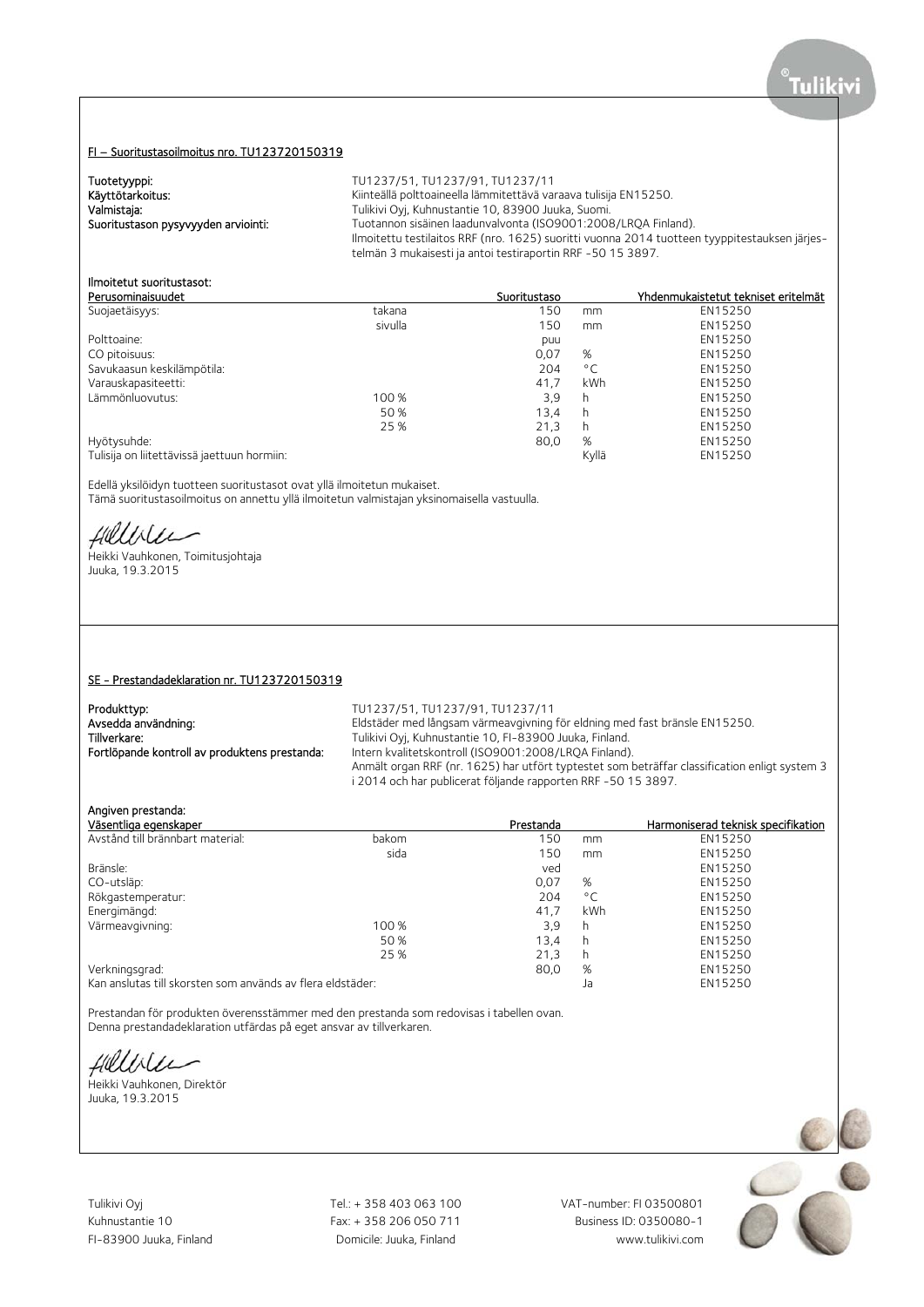## EN - Declaration of Performance nr. TU123720150319

| TU1237/51, TU1237/91, TU1237/11                                                             |
|---------------------------------------------------------------------------------------------|
| Slow heat release appliance fired by solid fuel EN15250.                                    |
| Tulikivi Oyj, Kuhnustantie 10, FI-83900 Juuka, Finland.                                     |
| Internal quality control (ISO9001:2008/LROA Finland).                                       |
| The notified laboratory RRF (nr. 1625) performed the determination of the product type on   |
| the basis of type testing under system 3 in the year 2014 and issued test report RRF -50 15 |
| 3897.                                                                                       |
|                                                                                             |

# Declared performance:

| <b>Essential Characteristics</b>                                |       | Performance |              | Harmonized technical specification |
|-----------------------------------------------------------------|-------|-------------|--------------|------------------------------------|
| Distance to combustible materials:                              | rear  | 150         | mm           | EN15250                            |
|                                                                 | sides | 150         | mm           | EN15250                            |
| Fuel types:                                                     |       | firewood    |              | EN15250                            |
| CO emissions:                                                   |       | 0.07        | %            | EN15250                            |
| Max. flue gas temperature:                                      |       | 204         | $^{\circ}$ C | EN15250                            |
| Thermal storage capacity:                                       |       | 41.7        | kWh          | EN15250                            |
| Heat output:                                                    | 100 % | 3.9         | h            | EN15250                            |
|                                                                 | 50 %  | 13.4        | h            | EN15250                            |
|                                                                 | 25 %  | 21,3        | h            | EN15250                            |
| Energy efficiency:                                              |       | 80,0        | %            | EN15250                            |
| Connection of multiple fireplaces on shared flue pipe possible: |       |             | Yes          | EN15250                            |

The performance of the product is in conformity with the above declared performance. This declaration of performance is issued under the sole responsibility of the manufacturer.

Hillble

Heikki Vauhkonen, Managing Director Juuka, 19.3.2015

#### DE – Leistungserklärung Nr. TU123720150319

| Produkttyp:                             |  |
|-----------------------------------------|--|
| Vorgesehener Verwendungszweck:          |  |
| Hersteller:                             |  |
| Überprüfung der Leistungsbeständigkeit: |  |

Produkttyp: TU1237/51, TU1237/91, TU1237/11 Speicherfeuerstätte für feste Brennstoffe EN15250. Hersteller: Tulikivi Oyj, Kuhnustantie 10, FI-83900 Juuka, Finnland. Interne Qualitätskontrolle (ISO9001:2008/LRQA Finnland). Die notifizierte Stelle RRF (Nr. 1625) hat die Typprüfung nach dem System 3 im Jahr 2014 durchgeführt und folgenden Testreport ausgestellt: RRF -50 15 3897.

## Erklärte Leistung:

| Wesentliche Merkmale                                       |          | Leistuna  |              | Harmonisierte technische Spezifikation |
|------------------------------------------------------------|----------|-----------|--------------|----------------------------------------|
| Abstand zu brennbaren Bauteilen:                           | hinten   | 150       | mm           | EN15250                                |
|                                                            | seitlich | 150       | mm           | EN15250                                |
| Brennstoff:                                                |          | Brennholz |              | EN15250                                |
| CO Emissionen:                                             |          | 0,07      | %            | EN15250                                |
| Abgastemperatur:                                           |          | 204       | $^{\circ}$ C | EN15250                                |
| Gespeicherte Energie:                                      |          | 41.7      | <b>kWh</b>   | EN15250                                |
| Wärmeabgabe:                                               | 100 %    | 3,9       | h            | EN15250                                |
|                                                            | 50 %     | 13.4      | h            | EN15250                                |
|                                                            | 25 %     | 21.3      | h            | EN15250                                |
| Wirkungsgrad:                                              |          | 80,0      | %            | EN15250                                |
| Für Mehrfachbelegung auf gemeinsamen Schornstein geeignet: |          |           | Ja           | EN15250                                |

Die Leistung des Produkts entspricht der oben erklärten Leistung. Verantwortlich für die Erstellung dieser Leistungserklärung ist allein der Hersteller.

fillisen

Heikki Vauhkonen, Geschäftsleiter Juuka, 19.3.2015

Tulikivi Oyj Tel.: + 358 403 063 100 VAT-number: FI 03500801

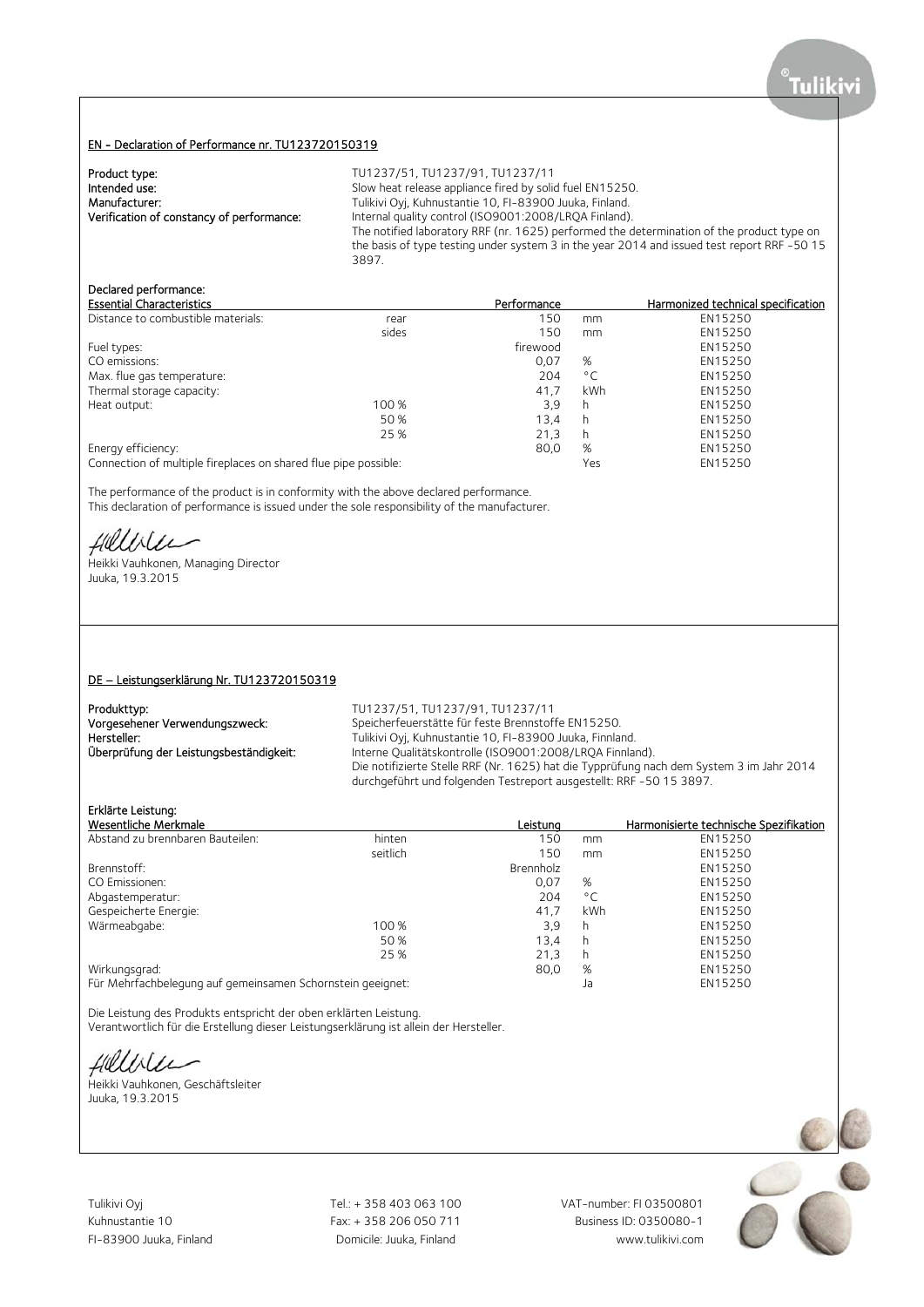## FR - Déclaration des performances no. TU123720150319

| Type de produit:                             | TU1237/51, TU1237/91, TU1237/11                                                                |
|----------------------------------------------|------------------------------------------------------------------------------------------------|
| Usage prévu:                                 | Poêle-cheminée à accumulation de chaleur faisant appel à un combustible EN15250.               |
| Fabricant:                                   | Tulikivi Oyj, Kuhnustantie 10, FI-83900 Juuka, Finlande.                                       |
| Evaluation de la stabilité des performances: | Contrôle de qualité interne (ISO9001:2008/LRQA Finlande).                                      |
|                                              | Le laboratoire d'essais notifié RRF (no. 1625) a effectué la détermination du produit type sur |
|                                              | la base d'essais de type système 3 en 2014 et a issu le rapport de test RRF -50 15 3897.       |

# Performances déclarées:

| Caractéristiques essentielles                                                                                               |       | Performances                                |                |              | Spécifications techniques harmonisées |
|-----------------------------------------------------------------------------------------------------------------------------|-------|---------------------------------------------|----------------|--------------|---------------------------------------|
| Distance aux éléments structurels inflammables:<br>arrière                                                                  |       | 150                                         |                | mm           | EN15250                               |
|                                                                                                                             | côtés |                                             | 150            | mm           | EN15250                               |
| Combustible:                                                                                                                |       |                                             | bois           |              | EN15250                               |
| Émissions de CO:                                                                                                            |       |                                             | 0.07           | %            | EN15250                               |
| Température des gaz évacués:                                                                                                |       |                                             | 204            | $^{\circ}$ C | EN15250                               |
| Energie stockée:                                                                                                            |       |                                             | 41.7           | kWh          | EN15250                               |
| Restitution thermique:                                                                                                      | 100 % |                                             | 3.9            | h            | EN15250                               |
|                                                                                                                             | 50 %  |                                             | 13.4           | h            | EN15250                               |
|                                                                                                                             | 25 %  |                                             | 21,3           | h            | EN15250                               |
| Rendement:                                                                                                                  |       |                                             | 80.0           | %            | EN15250                               |
| the contract of the contract of the contract of the contract of the contract of the contract of the contract of<br>$\cdots$ |       | $\mathbf{H}$ and $\mathbf{H}$<br>$\epsilon$ | $\sim$ $\cdot$ |              | $-111 - 220$                          |

Raccordement possible à une cheminée s'utilisant pour plusieurs appareils de chauffage: Oui EN15250

Les performances du produit sont conformes aux performances déclarées indiquées en haut. La présente déclaration des performances est établie sous la seule responsabilité du fabricant.

Hillble

Heikki Vauhkonen, Directeur Général Juuka, 19.3.2015

## NL - Prestatieverklaring nr. TU123720150319

Producttype: TU1237/51, TU1237/91, TU1237/91, TU1237/11<br>
Beoogd gebruik: TU1237/51, Accumulerende toestelle gestookt met

Accumulerende toestelle gestookt met vaste brandstof EN15250. Fabrikant: Tulikivi Oyj, Kuhnustantie 10, FI-83900 Juuka, Finland.<br>1. Tulikivi Oyj, Kuhnustantie 10, FI-83900 Juuka, Finland. Verificatie van de prestatiebestendigheid: Interne Interne kwaliteitscontrole (ISO9001:2008/LRQA Finland). De genotificeerde testlaboratorium RRF (nr. 1625) heeft de typetest uitgevoerd op basis van testen uitgevoerd volgens systeem 3 in 2014 met testverslag RRF -50 15 3897 als resultaat.

# Aangegeven prestatie:

| Essentiële kenmerken                    |            | <b>Prestaties</b> |              | Geharmoniseerde technische specificatie |
|-----------------------------------------|------------|-------------------|--------------|-----------------------------------------|
| Afstand tot brandbare constructiedelen: | achterkant | 150               | mm           | EN15250                                 |
|                                         | zijkant    | 150               | mm           | EN15250                                 |
| Brandstof:                              |            | hout              |              | EN15250                                 |
| CO-emissies:                            |            | 0,07              | %            | EN15250                                 |
| Rookgastemperatuur:                     |            | 204               | $^{\circ}$ C | EN15250                                 |
| Hoeveelheid energie:                    |            | 41.7              | kWh          | EN15250                                 |
| Warmteafgifte:                          | 100 %      | 3.9               | h            | EN15250                                 |
|                                         | 50%        | 13.4              | h            | EN15250                                 |
|                                         | 25 %       | 21.3              | h            | EN15250                                 |
| Rendement:                              |            | 80,0              | %            | EN15250                                 |
|                                         |            |                   |              | FULLED FO                               |

Kan worden aangesloten op een door meerdere verwarmingstoestellen gebruikt rookkanaal: Ja EN15250

De prestaties van het product voldoen aan de hierboven vermelde prestatieverklaringen. Deze prestatieverklaring is verstrekt onder de exclusieve verantwoordelijkheid van de fabrikant.

Hillble

Heikki Vauhkonen, Directeur Juuka, 19.3.2015

Tulikivi Oyj Tel.: + 358 403 063 100 VAT-number: FI 03500801

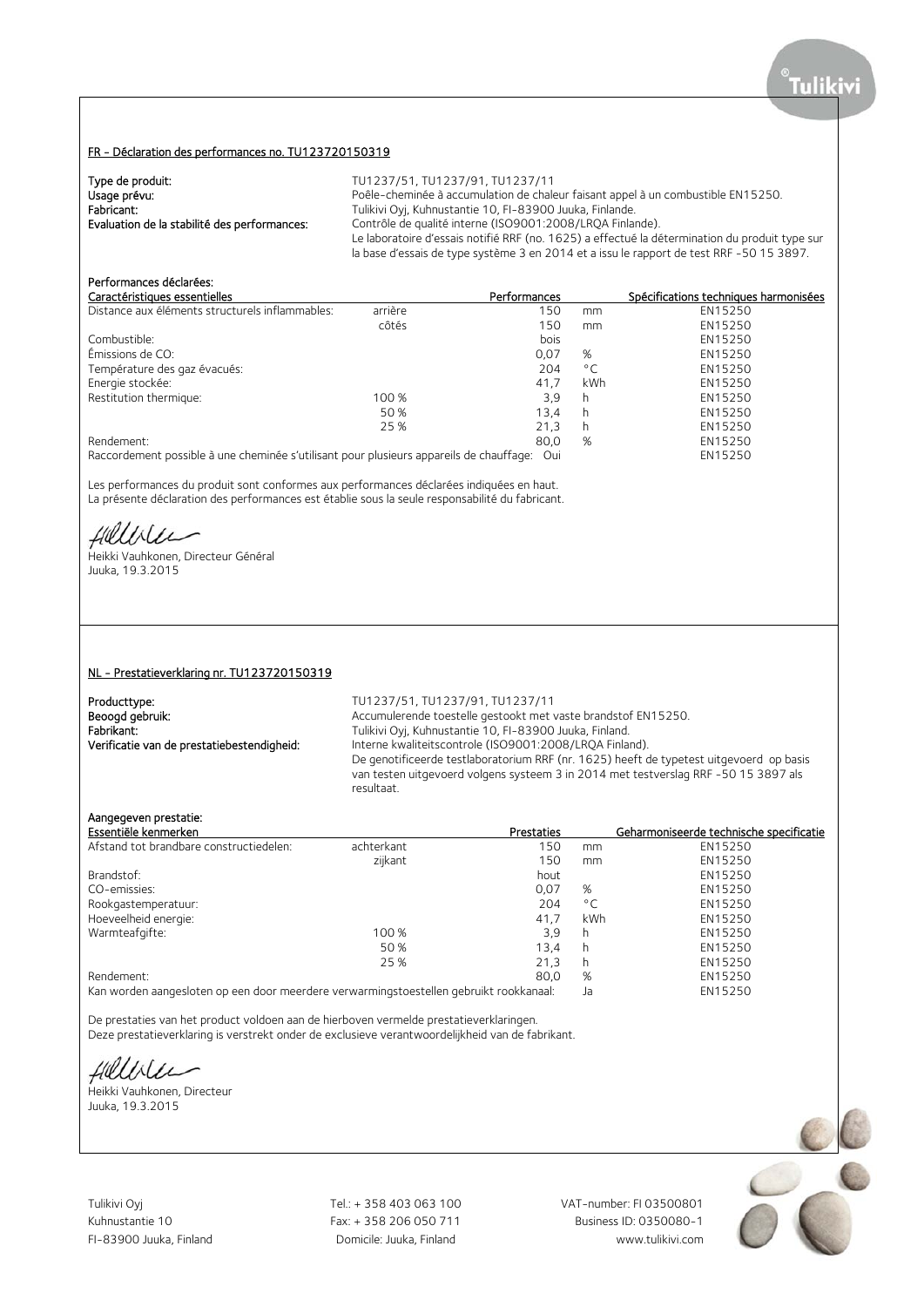## IT - Dichiarazione di prestazione nro. TU123720150319

| Prodotto - tipo:                                | TU1237/51. TU1237/91. TU1237/11                                                                |
|-------------------------------------------------|------------------------------------------------------------------------------------------------|
| Uso previsto:                                   | Apparecchi domestici a lento rilascio di calore alimentati a combustibili EN15250.             |
| Fabbricante:                                    | Tulikivi Oyj, Kuhnustantie 10, FI-83900 Juuka, Finlandia.                                      |
| Verificazione della costanza della prestazione: | Controllo di qualità interno (ISO9001:2008/LROA Finlandia).                                    |
|                                                 | L'organismo notificato RRF (nro. 1625) ha effettuato le prove di tipo secondo il sistema 3 nel |
|                                                 | 2014 e ha rilasciato la sequente rapporto di prova: RRF -50 15 3897.                           |

# Prestazione dichiarata:

| Caratteristiche essenziali                                                                                                                                                                                                        |       | Prestazione |              | Documento di riferimento |
|-----------------------------------------------------------------------------------------------------------------------------------------------------------------------------------------------------------------------------------|-------|-------------|--------------|--------------------------|
| Distanza dei materiali infiammabili:                                                                                                                                                                                              | retro | 150         | mm           | EN15250                  |
|                                                                                                                                                                                                                                   | lato  | 150         | mm           | EN15250                  |
| Combustibile:                                                                                                                                                                                                                     |       | legna       |              | EN15250                  |
| Emissioni CO:                                                                                                                                                                                                                     |       | 0,07        | %            | EN15250                  |
| Temperatura dei gas in uscita:                                                                                                                                                                                                    |       | 204         | $^{\circ}$ C | EN15250                  |
| Energia accumulata:                                                                                                                                                                                                               |       | 41.7        | kWh          | EN15250                  |
| Rilascio del calore:                                                                                                                                                                                                              | 100%  | 3,9         | h            | EN15250                  |
|                                                                                                                                                                                                                                   | 50%   | 13.4        | h            | EN15250                  |
|                                                                                                                                                                                                                                   | 25%   | 21.3        | h            | EN15250                  |
| Rendimento:                                                                                                                                                                                                                       |       | 80.0        | %            | EN15250                  |
| $\mathbf{A}$ . The contract of the contract of the contract of the contract of the contract of the contract of the contract of the contract of the contract of the contract of the contract of the contract of the contract of th |       |             |              | FULLED FO                |

Adatta per essere collegata a una canna fumaria utilizzata da vari apparecchi di riscaldamento: Si EN15250

La prestazione del prodotto conforme alla prestazione dichiarata sopra.

Si rilascia la presente dichiarazione di prestazione sotto la responsabilità esclusiva del fabbricante.

Hillble

Heikki Vauhkonen, Direttore Juuka, 19.3.2015

## ET - Toimivusdeklaratsioon nr. TU123720150319

Tootetüüp:<br>
TU1237/51, TU1237/91, TU1237/91, TU1237/91, TU1237/91<br>
Tahke kütusega kõetav soojustsalvestav

Ettenähtud kasutusotstarve: Tahke kütusega köetav soojustsalvestav küttekolle EN15250.<br>Tulikivi Ovi Kuhnustantie 10 FL-83900 luuka Soome Tulikivi Oyj, Kuhnustantie 10, FI-83900 Juuka, Soome. Toimivuse püsivuse kontrollimise süsteem: Sisemine kvaliteedikontroll (ISO9001:2008/LRQA Soome). Teavitatud asutus RRF (nr. 1625) on juhatanud tüübihindamine pärast süsteemi 3 aastal 2014 a on välja andnud järgmise testraporti RRF -50 15 3897.

## Deklareeritud toimivus:

| Põhiomadused                                                         |        | Toimivus |              | Ühtlustatud tehniline kirieldus |
|----------------------------------------------------------------------|--------|----------|--------------|---------------------------------|
| Kaugus põlevast materjalist konstruktsioonidest:                     | taga   | 150      | mm           | EN15250                         |
|                                                                      | kõrval | 150      | mm           | EN15250                         |
| Kütus:                                                               |        | puu      |              | EN15250                         |
| Põlemissaaduste CO sisaldus:                                         |        | 0,07     | %            | EN15250                         |
| Väljuva gaasi temperatuur:                                           |        | 204      | $^{\circ}$ C | EN15250                         |
| Salvestatud energiahulk:                                             |        | 41.7     | kWh          | EN15250                         |
| Soojuse eraldumine:                                                  | 100%   | 3.9      | h            | EN15250                         |
|                                                                      | 50%    | 13,4     | h            | EN15250                         |
|                                                                      | 25%    | 21,3     | h            | EN15250                         |
| Kasutegur:                                                           |        | 80,0     | %            | EN15250                         |
| Sobib ühendamiseks mitme küttekolde poolt kasutatava korstnalõõriga: |        |          | Ja           | EN15250                         |

Toote toimivus on kooskõlas ülalosutatud deklareeritud toimivusega. Käesolev toimivusdeklaratsioon on välja antud tootja ainuvastutusel.

Hilliler

Heikki Vauhkonen, Tegevdirektor Juuka, 19.3.2015

Tulikivi Oyj Tel.: + 358 403 063 100 VAT-number: FI 03500801

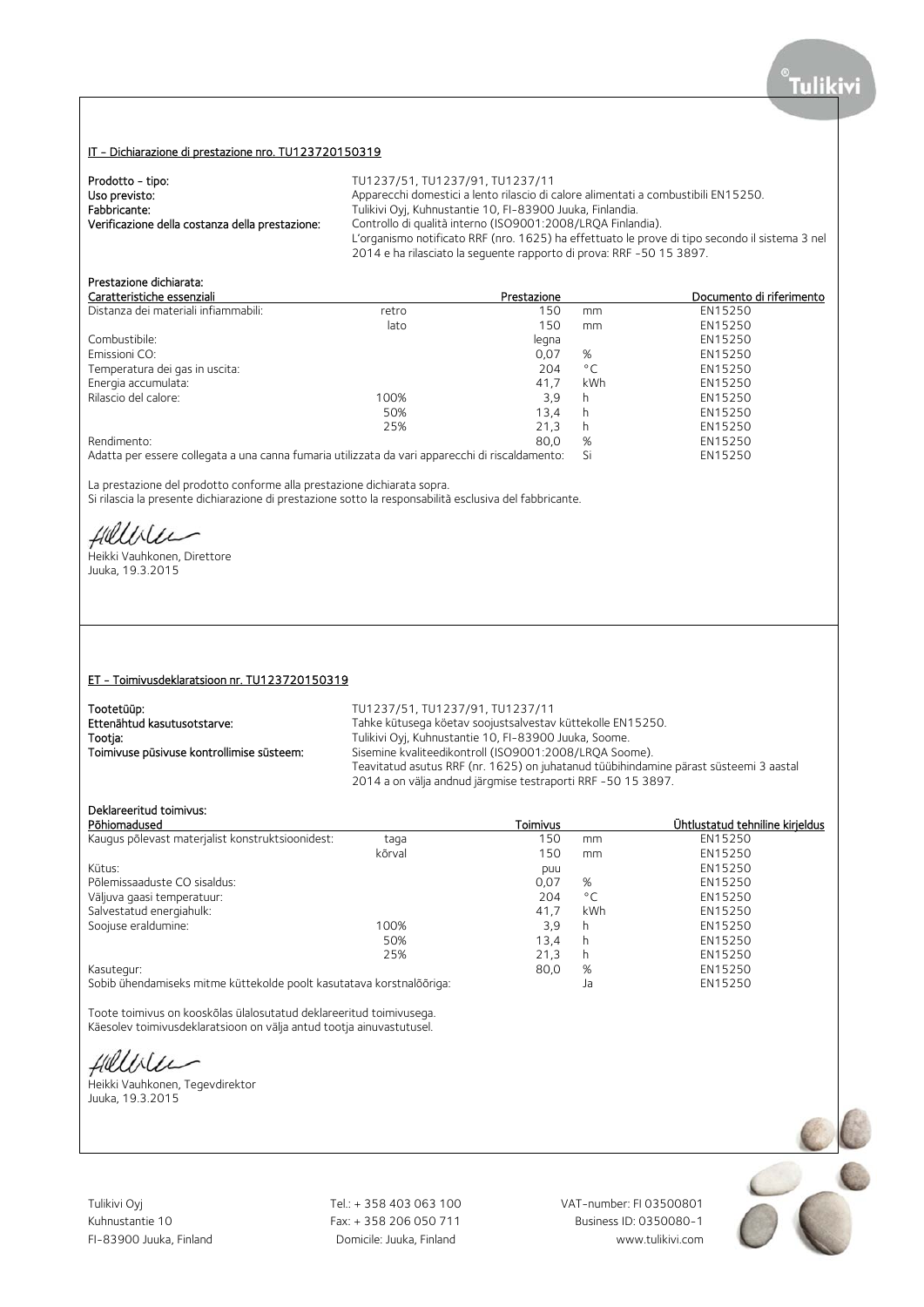## LT - Eksploatacini**ų** savybi**ų** deklaracij**ą** nr. TU123720150319

| Produkto tipas:                                   | TU1237/51. TU1237/91. TU1237/11                                                                |
|---------------------------------------------------|------------------------------------------------------------------------------------------------|
| Paskirtis:                                        | Lėtai šilumą išskiriantys kietuoju kuru kūrenami buitiniai šildytuvai EN15250.                 |
| Gamintojas:                                       | Tulikivi Oyj, Kuhnustantie 10, FI-83900 Juuka, Suomija.                                        |
| Nuolatinis eksploatacinių savybių sertifikavimas: | Vidaus kokybės kontrolės (ISO9001:2008/LRQA Suomija).                                          |
|                                                   | Notifikuotoji sertifikavimo įstaiga RRF (nr. 1625) atliko testą pagal sistemą 3 metais 2014 ir |
|                                                   | išdavė sertifikatą RRF -50 15 3897.                                                            |

# Deklaruojamos eksploatacin**ė**s savyb**ė**s:

|                      | Eksploatacinės savybės                                |              | Darnioji techninė specifikacija |
|----------------------|-------------------------------------------------------|--------------|---------------------------------|
| nuo galinės sienelės | 150                                                   | mm           | EN15250                         |
| iš šono              | 150                                                   | mm           | EN15250                         |
|                      | malkos                                                |              | EN15250                         |
|                      | 0,07                                                  | %            | EN15250                         |
|                      | 204                                                   | $^{\circ}$ C | EN15250                         |
|                      | 41.7                                                  | kWh          | EN15250                         |
| 100 %                | 3.9                                                   | h            | EN15250                         |
| 50 %                 | 13,4                                                  | h            | EN15250                         |
| 25 %                 | 21,3                                                  | h            | EN15250                         |
|                      | 80,0                                                  | %            | EN15250                         |
|                      |                                                       | Taip         | EN15250                         |
|                      | Keletos krosnių pajungimas į vieną dūmtraukį-galimas: |              |                                 |

Produkto eksploatacinės savybės atitinka deklaruotas eksploatacines savybes. Ši eksploatacinių savybių deklaracija išduota tik nurodyto gamintojo atsakomybe.

Hillble

Heikki Vauhkonen, Generalinis Direktorius Juuka, 19.3.2015

## LV – Veiktsp**ē**jas deklar**ā**cija nr. TU123720150319

## **Produkta veids:** TU1237/51, TU1237/91, TU1237/11<br> **Lietošanas veids:** Tuber of Tuber Cietā kurināmā sildiekārtas ar lēnu siltum Cietā kurināmā sildiekārtas ar lēnu siltumatdevi EN15250. Ražot**ā**js: Tulikivi Oyj, Kuhnustantie 10, FI-83900 Juuka, Somija. Veiktsp**ē**jas snieguma p**ā**rbaude: Iekšēja kvalitātes pārbaude (ISO9001:2008/LRQA Somija).

Paziņotā (notificētā) institūcija RRF (nr. 1625) veica produkta tipa noteikšanu balstoties uz produkta 3. sistēmas tipa testiem 2014 gadā un tika izdots testēšanas pārskats RRF -50 15 3897.

## Tehniskie r**ā**d**ī**t**ā**ji:

| Galvenie veiktspējas rādītāji                            |               | Veiktspēja     |              | Kopējā tehniskā specifkācija |
|----------------------------------------------------------|---------------|----------------|--------------|------------------------------|
| Attālums līdz degošiem materiāliem:                      | no aizmugures | 150            | mm           | EN15250                      |
|                                                          | no sāniem     | 150            | mm           | EN15250                      |
| Kurināmā veidi:                                          |               | malkas pagales |              | EN15250                      |
| CO emisija:                                              |               | 0,07           | %            | EN15250                      |
| Izplūdes gāzu temperatūra:                               |               | 204            | $^{\circ}$ C | EN15250                      |
| Energoietilpība:                                         |               | 41.7           | kWh          | EN15250                      |
| Siltuma jauda:                                           | 100 %         | 3.9            | h            | EN15250                      |
|                                                          | 50 %          | 13.4           | h            | EN15250                      |
|                                                          | 25 %          | 21.3           | h            | EN15250                      |
| Lietderības koeficients:                                 |               | 80,0           | %            | EN15250                      |
| Ir iespēja pievienot vairākus kamīnus pie viena dūmvada: |               |                | Jā           | EN15250                      |

Produkta veiktspēja atbilst augstāk minētajiem rādītājiem. Par šīs veiktspējas deklarācijas izsniegšanu pilnībā atbild ražotājs.

fielliter

Heikki Vauhkonen, Ģenerāldirektors Juuka, 19.3.2015

Tulikivi Oyj Tel.: + 358 403 063 100 VAT-number: FI 03500801

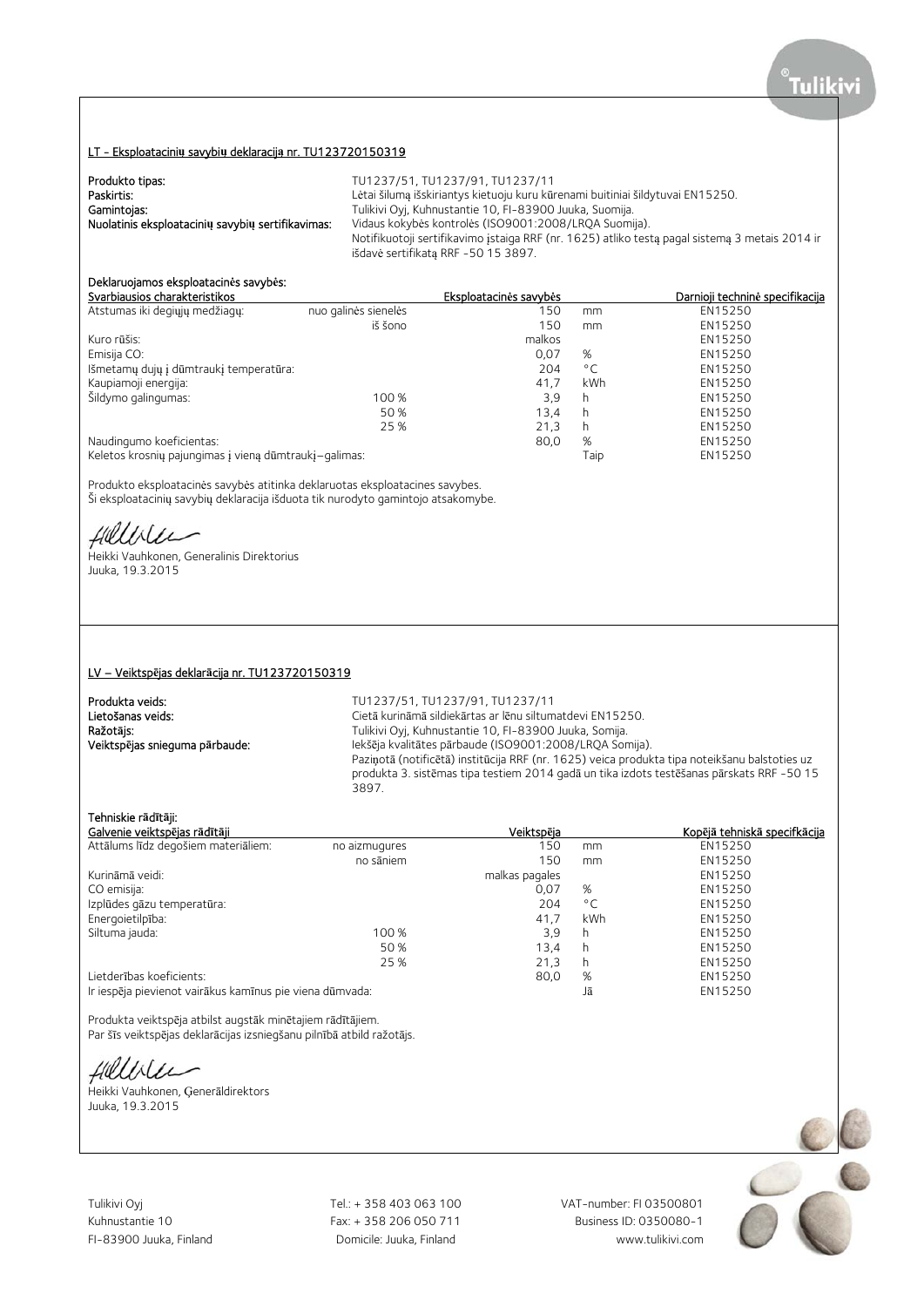# SI - Izjava o zmogljivosti nr. TU123720150319

Tip proizvoda:

| Predvidena uporaba:<br>Proizvajalec:<br>Potrdilo o nespremenljivosti lastnosti proizvoda:                                                         | Naprave na trdna goriva, ki počasi oddajajo toploto EN15250.<br>Tulikivi Oyj, Kuhnustantie 10, FI-83900 Juuka, Finska.<br>Notranji nadzor kakovosti (ISO9001:2008/LRQA Finska).<br>Pooblaščen laboratorij RRF (nr. 1625) je na podlagi preizkušanja tipa po sistemu 3 v letu<br>2014 izvedel in izdal potrdilo o preizkusu RRF -50 15 3897.                   |                             |                     |                                          |
|---------------------------------------------------------------------------------------------------------------------------------------------------|---------------------------------------------------------------------------------------------------------------------------------------------------------------------------------------------------------------------------------------------------------------------------------------------------------------------------------------------------------------|-----------------------------|---------------------|------------------------------------------|
| Izjava učinkovitosti<br>Bistvene značilnosti                                                                                                      |                                                                                                                                                                                                                                                                                                                                                               | Učinkovitost                |                     | Usklajena tehnična specifikacija         |
| Odmik od vnetljivih materialov:                                                                                                                   | zadaj<br>ob straneh                                                                                                                                                                                                                                                                                                                                           | 150<br>150<br>les           | mm<br>mm            | EN15250<br>EN15250<br>EN15250            |
| Vrsta goriva:<br>Emisija CO:<br>Temperatura plinov:                                                                                               |                                                                                                                                                                                                                                                                                                                                                               | 0,07<br>204                 | %<br>$^{\circ}$ C   | EN15250<br>EN15250                       |
| Akumulirana toplota:<br>Oddana toplotna moč:                                                                                                      | 100 %<br>50%<br>25 %                                                                                                                                                                                                                                                                                                                                          | 41,7<br>3,9<br>13,4<br>21,3 | kWh<br>h<br>h<br>h. | EN15250<br>EN15250<br>EN15250<br>EN15250 |
| Izkoristek:<br>Možen priklop več kaminov na skupno dimno cev:                                                                                     |                                                                                                                                                                                                                                                                                                                                                               | 80,0                        | %<br>Da             | EN15250<br>EN15250                       |
| Delovanje izdelka je v skladu z zgoraj navedenimi lastnostmi.<br>Izjava o zmogljivosti je izdana na odgovornost proizvajalca.                     |                                                                                                                                                                                                                                                                                                                                                               |                             |                     |                                          |
| Hillble                                                                                                                                           |                                                                                                                                                                                                                                                                                                                                                               |                             |                     |                                          |
| Heikki Vauhkonen, Managing Director<br>Juuka, 19.3.2015                                                                                           |                                                                                                                                                                                                                                                                                                                                                               |                             |                     |                                          |
| SK - Deklarácia výkonu nr. TU123720150319<br>Typ produktu:<br>Použitie:                                                                           | TU1237/51, TU1237/91, TU1237/11                                                                                                                                                                                                                                                                                                                               |                             |                     |                                          |
| Výrobca:<br>Overenie stálosti vlastností:                                                                                                         | Spotrebiče pomaly uvoľňujúce teplo spaľujúce tuhé palivo EN15250.<br>Tulikivi Oyj, Kuhnustantie 10, FI-83900 Juuka, Fínsko.<br>Interná kontrola kvality (ISO9001:2008/LRQA Fínsko).<br>Notifikované laboratórium RRF (nr. 1625) vykonalo určenie typu výrobku na základe skúšky<br>typu podľa systému 3 v roku 2014 a vydalo skúšobnú správu RRF -50 15 3897. |                             |                     |                                          |
| Deklarované vlastnosti:<br>Základné vlastnosti                                                                                                    |                                                                                                                                                                                                                                                                                                                                                               | <u>Výkon</u>                |                     | Harmonizovaná technická špecifikácia     |
| Vzdialenosť od horľavých povrchov:                                                                                                                | vzadu                                                                                                                                                                                                                                                                                                                                                         | 150                         | mm                  | EN15250                                  |
| Typy paliva:                                                                                                                                      | z boku                                                                                                                                                                                                                                                                                                                                                        | 150<br>drevo                | mm                  | EN15250<br>EN15250                       |
| CO emisie:                                                                                                                                        |                                                                                                                                                                                                                                                                                                                                                               | 0,07                        | %                   | EN15250                                  |
| Teplota spalín na výstupe:                                                                                                                        |                                                                                                                                                                                                                                                                                                                                                               | 204                         | $^{\circ}$ C        | EN15250                                  |
| Akumulovaná energia:                                                                                                                              |                                                                                                                                                                                                                                                                                                                                                               | 41,7                        | kWh                 | EN15250                                  |
| Dĺžka tepelného výkonu:                                                                                                                           | 100 %                                                                                                                                                                                                                                                                                                                                                         | 3,9                         | h.                  | EN15250                                  |
|                                                                                                                                                   | 50%                                                                                                                                                                                                                                                                                                                                                           | 13,4                        | h                   | EN15250                                  |
|                                                                                                                                                   | 25 %                                                                                                                                                                                                                                                                                                                                                          | 21,3                        | h.                  | EN15250                                  |
| Účinnosť:<br>Možnosť pripojenia viacerých spotrebičov na komínové teleso:                                                                         |                                                                                                                                                                                                                                                                                                                                                               | 80,0                        | %<br>Áno            | EN15250<br>EN15250                       |
| Vlastnosti produktu sú v súlade s vyššie uvedenými vlastnosťami.<br>Toto vyhlásenie o vlastnostiach je vydané s výhradnou zodpovednosťou výrobcu. |                                                                                                                                                                                                                                                                                                                                                               |                             |                     |                                          |
| fillble                                                                                                                                           |                                                                                                                                                                                                                                                                                                                                                               |                             |                     |                                          |
| Heikki Vauhkonen, Generálny Riaditeľ<br>Juuka, 19.3.2015                                                                                          |                                                                                                                                                                                                                                                                                                                                                               |                             |                     |                                          |

Tip proizvoda: TU1237/51, TU1237/91, TU1237/11

Tulikivi Oyj Tel.: + 358 403 063 100 VAT-number: FI 03500801